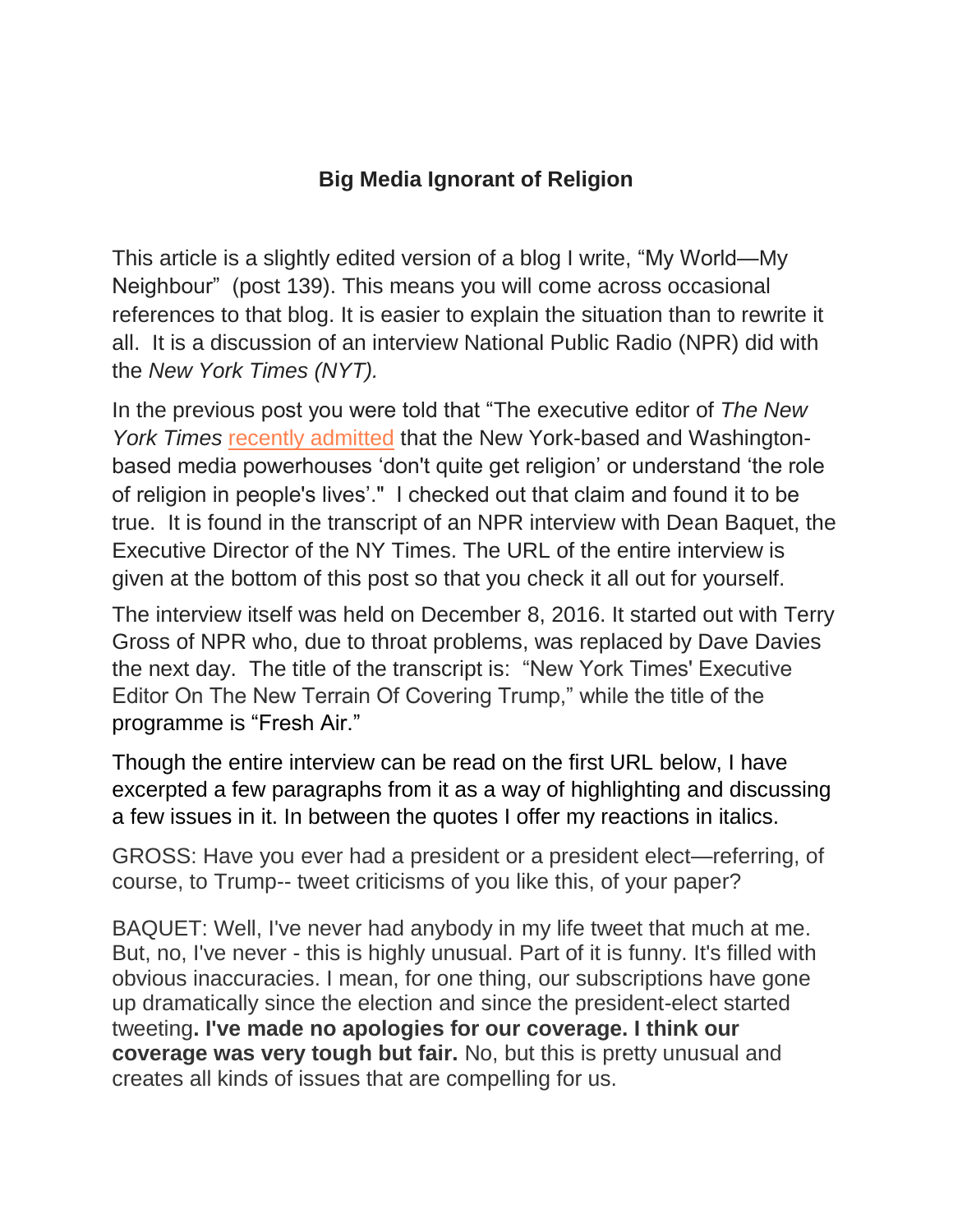*Trump's statements are considered partially "funny." And why? Because "it's filled with obvious inaccuracies." Now this is, of course, a typical liberal reaction to conservatives in general. Liberals have such contempt for conservatives that they think they are funny. Well, of course. What else can you say about conservatives? Take them seriously? Don't be ridiculous. We liberals are the only reasonable and enlightened ones. Everybody else is just funny, not much more than a good joke.* 

*Now it's true, of course, that Trump is a very unique conservative who is not even understood or supported by his own cohorts of the Republican Party. And some of the things he said or did are/were funny, no doubt about it. Others would be funny if they were not so serious or even dangerous.* 

*Filled with inaccuracies—that is the reason our smart Executive Director thought him funny. So, being accurate is obviously important by this media man: It's the only way to be taken seriously. And he did think of his paper as being accurate in their treatment of Trump. He said, "I've made no apologies for our coverage. I think our coverage was very tough but fair." Well, yes, of course, liberals don't apologize to any non-rational conservative. No need for that! The rational apologize to the irrational? Come on, get off the pot! Not in this world.*

GROSS: So what is most confounding for you as the executive editor of The New York Times about how to cover Donald Trump's tweets?

BAQUET: You know, I don't find covering his tweets confounding. I actually don't, even though many of them are inaccurate, as we said. I mean, I think that's, like, basic blocking and tackling journalism. The president says something, you fact-check it, you report it and you say whether or not it's accurate. I don't find that confounding. I mean, I find a lot about covering Donald Trump confounding, as we did during the election, but I don't find the covering the tweets so confounding. I mean, I think it's - **journalism is holding powerful people to account.**

*Baquet is very aware apparently of the power of journalism. It is "holding powerful people to account." Now I appreciate that and have occasionally written in my blog that the press is a more effective*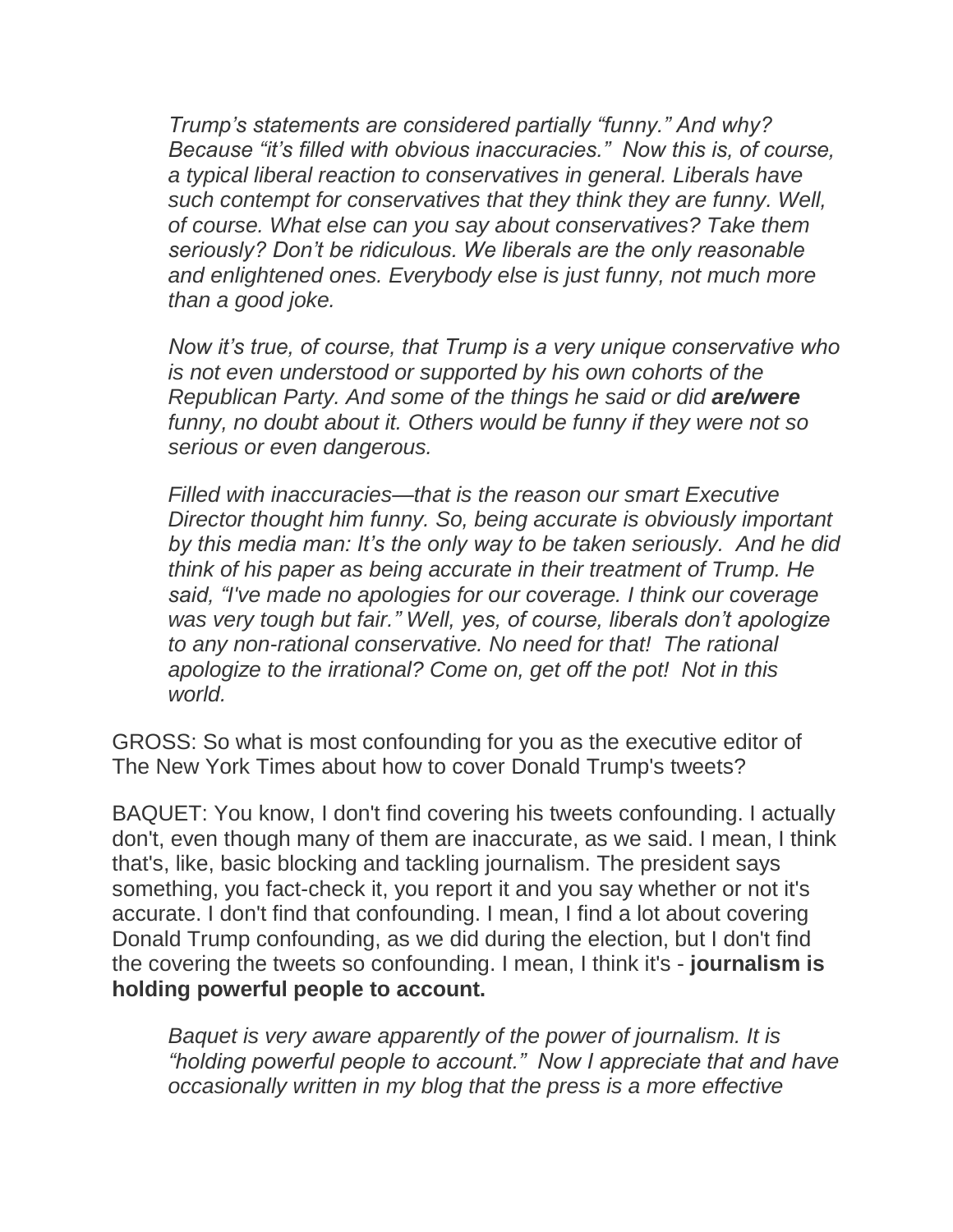*opposition than those paid to oppose within the government. Sometimes I wonder whether we should not do away with opposition within the government and just make do with the media. As much as I am critical of that spoiled brat we call CBC, I am often intrigued with how they call government and its agency to account. The latter's reaction is frequently to jump to attention and get things straightened out before their persecutors dig deeper and find that things are even worse than already discovered. So, thank you, media, for that function that you frequently carry out very effectively.*

*But, of course, power brings responsibility and media power brings the responsibility to do their research responsibly. Find out the facts. Understand the issues and that without a liberal bias. Now, that's another kettle of fish altogether—without bias? Objectively? Neutrally? Well, doesn't that come naturally when you pursue the secular approach? Secularism and its offspring Liberalism are neutral by definition. It's all the others who are subjective, partial and irrational! Well, really, are they? Just go back and read through my blog and you'll discover something quite different from those claims. Go through the pages of my website and you'll see another side [\(www.SocialTheology.com\)](http://www.socialtheology.com/).* 

===========

**We're big boys. We have lawyers. We have a whole list of precedents behind us including some precedents created by** *The New York Times* **and its propensity to defend itself in court.** I worry more about the other.

*Here's another claim to power. See the bolded sentences above. The media are indeed the big boys along with their lawyers, not necessarily because they have justice on their side so much as that they have the money to hire the most expensive lawyers who are extremely adept at twisting the facts to suit their fancy—or the fancy of their paymasters. So, powerful? Absolutely. Is it always or even just usually used properly? Remember that calls for researching the facts and understanding the issues? Read further, please.* 

============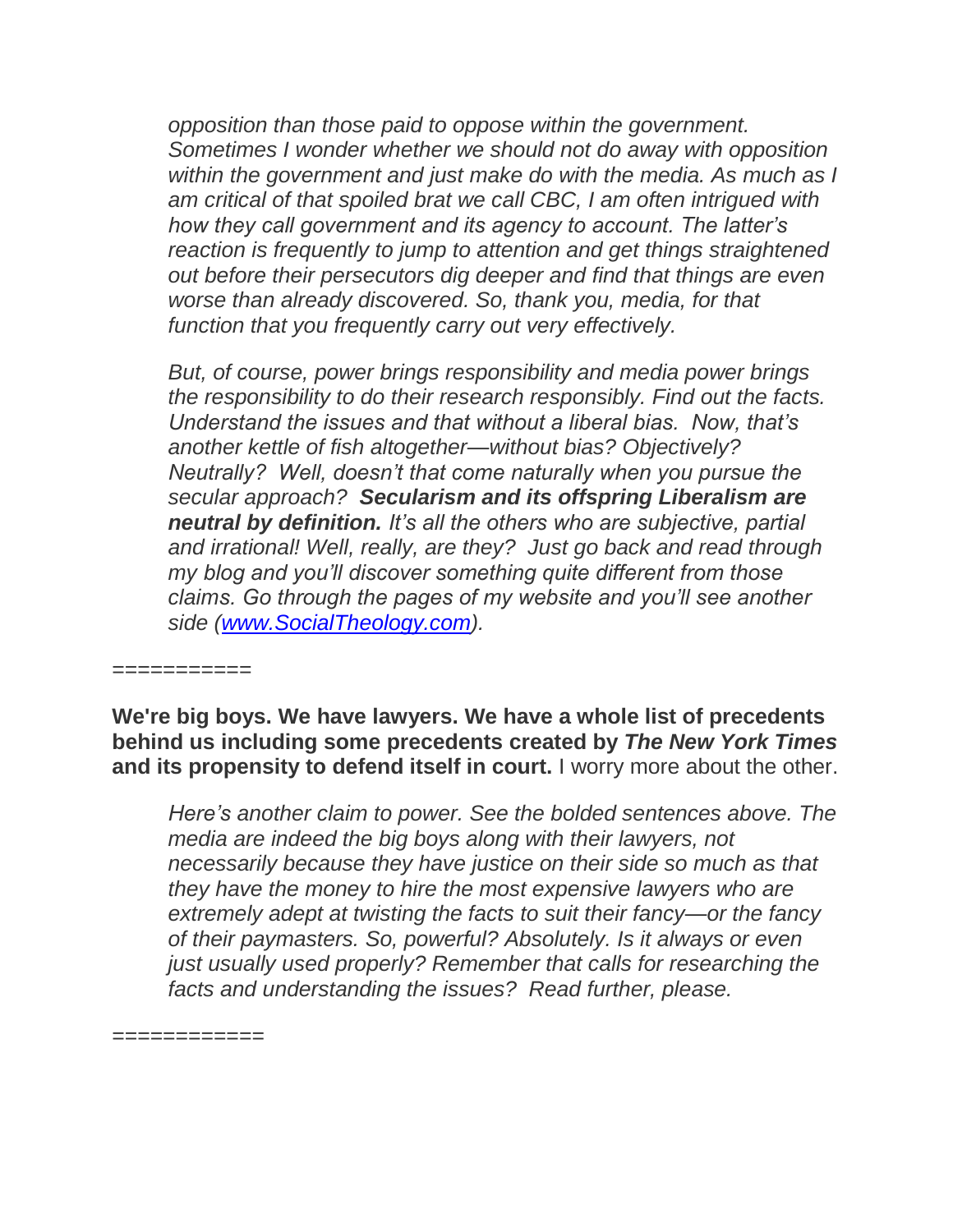"And I want to make sure we're set up to cover that. I want to make sure that we are much more creative about beats out in the country so that we understand that anger and disconnectedness that people feel. And I think I use religion as an example because I was raised Catholic in New Orleans**. I think that the New York-based and Washington-based too probably, media powerhouses don't quite get religion. We have a fabulous religion writer, but she's all alone. We don't get religion. We don't get the role of religion in people's lives. And I think we can do much, much better. And I think there are things that we can be more creative about to understand the country."**

*Wow, did you read that? Those powerhouses meddle in religion all the time and frequently misinterpret, even ridicule. Well, why not? Those religious folk, are they not the irrational? They may have their universities and think tanks. They may have their scholars and doctors, often degreed by secular institutions who cannot find any basis for rejecting their "irrational" theses and dissertations, try as they may sometimes.* 

*But all this is covered by media powerhouses who "don't quite get religion;" "who don't get the role of religion in people's lives." I'm exceedingly grateful for Baquet's admission. That's a rare one. But then, how do they dare to write about religion when they don't understand it?The blind do not see. Those in denial will not see what's out there right in front of them. Many are the "scholars" who make great anti-religious pronouncements but who have never talked to their religious neighbour across the street; in fact, don't know a single one! It's all part of the same culture, the same game, the same tunnel vision.* 

*How does Baquet and his cohorts in the media even dare write anything about religion, when they know how powerful they are and how much destruction they can cause, without even "getting it?" I have the privilege of watching Douglas Todd, the religion writer at the* Vancouver Sun, *close up and appreciate his output. I have quoted him many times in my writings, both in hard as well as ebooks and other e-materials. He knows the religious scene very well, but he has to step very gingerly and basically write in a style*